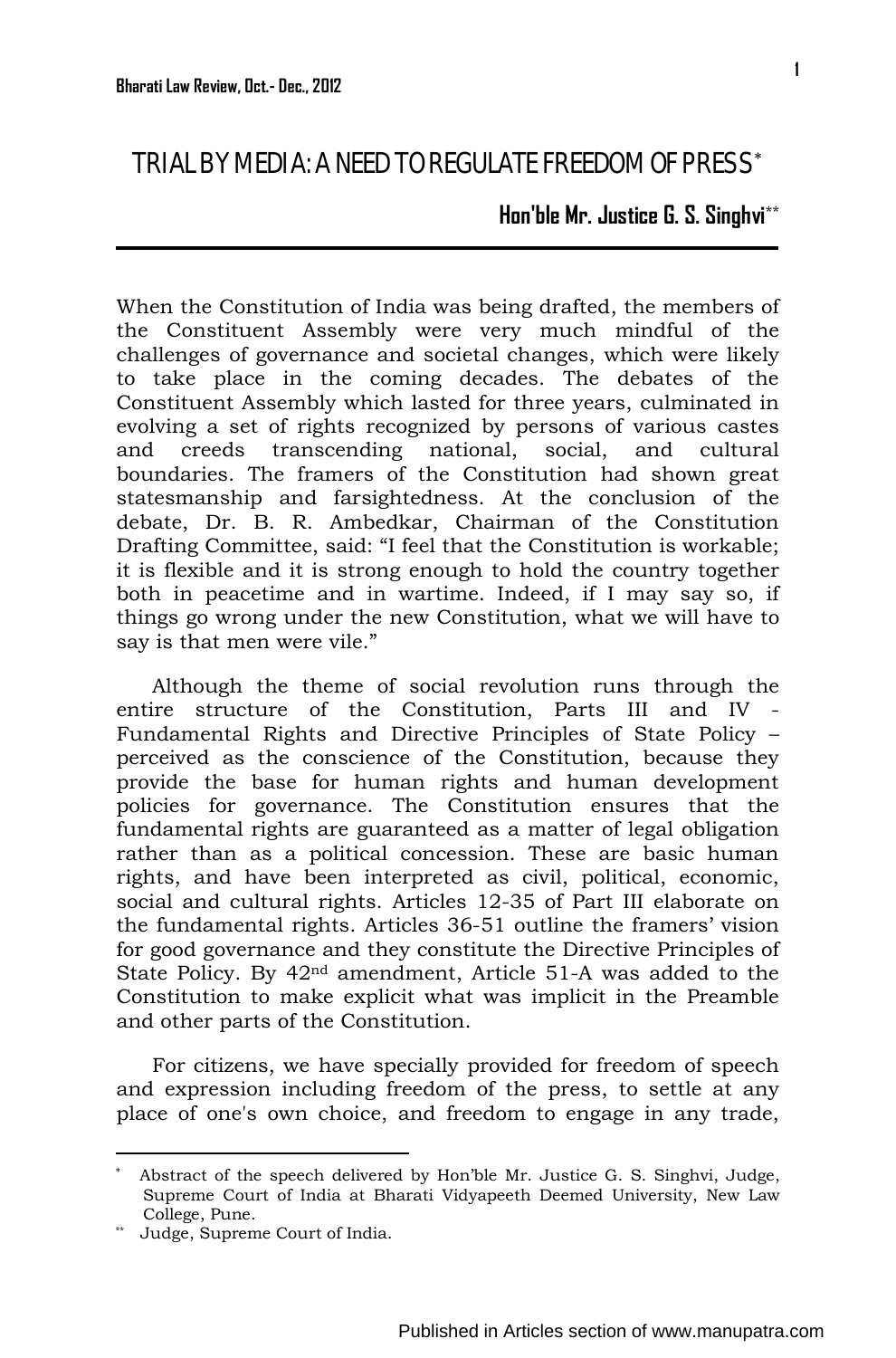profession or business. These rights are virtually absolute subject to certain overriding exceptions to maintain sovereignty and territorial integrity of the country, security of the State and friendly relations with foreign States *etc*. The Constitution gives full protection of life and personal liberty to all, including aliens and these rights are also enforceable, through courts.

The question whether a separate provision should be made for freedom of press was extensively debated in the Constituent Assembly in the backdrop of first amendment to Constitution of the United States of America, and it was decided that there is no need for separate provision because the guarantee of freedom of speech and expression enshrined in Article 19(1)(a) is wide enough to include the press. This is evidenced from the following statement of Dr. B. R. Ambedkar: "The press is merely another way of stating an individual or a citizen. The press has no special rights which are not to be given or which are not to be exercised by the citizen in his individual capacity. The editor of a press or the manager is all citizens and therefore when they choose to write in newspapers, they are merely exercising their right of expression; and in my judgment therefore no special mention is necessary of the freedom of the press at all."

The importance of this freedom was emphasized by the first Prime Minister of India, Pandit Jawaharlal Nehru in the following words: "I should rather have a completely free press, with all the dangers involved in the wrong use of that freedom, than a suppressed or regulated press."

The importance of the freedom of press in parliamentary democracy was and again recognized, stated, re-stated, and confirmed by the Superior courts despite the fact that Article 19(1)(a) does not contain any specific enumeration of this freedom. As and when called upon to do so, the courts have annulled the legislative instruments and administrative actions which seek to impinge on the freedom of press, because it was realized that this freedom is absolutely imperative for the system of parliamentary democracy envisaged in the Constitution. *Romesh Thappar* v. *State of Madras[1](#page-1-0)* is one of the earliest cases in which the Supreme Court struck down the ban imposed by the Government of Madras on the entry and circulation of the journal, *Cross Roads*, which was printed and published by the petitioner. The Supreme Court held that Section 9(l-A) of the Madras

<u>.</u>

<span id="page-1-0"></span><sup>1</sup> AIR 1950 SC 124.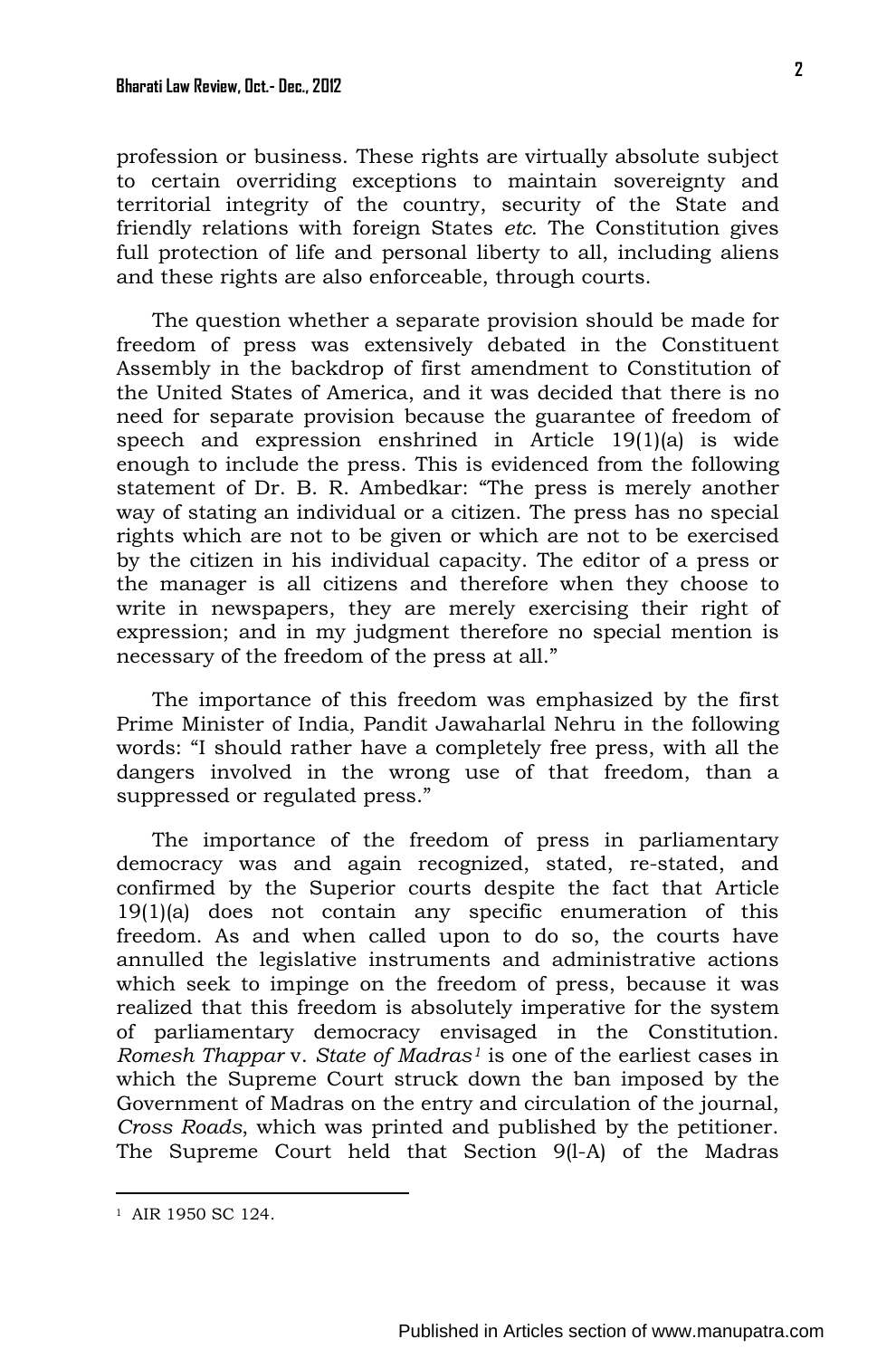Maintenance of Public Order Act, 1949 was violative of Article 19(1)(a) and does not fall within the ambit of any of the exceptions specified in Article 19(2). The Court held that the right to freedom of speech and expression is paramount and that nothing short of a danger to the foundations of the State or a threat to its overthrow could justify a curtailment of the right to freedom of speech and expression.

In *LIC* v. *Manubbai Shah*[2,](#page-2-0) the Supreme Court reiterated that the freedom of speech and expression must be broadly construed to include the freedom to circulate one's views by word of mouth, or in writing, or through audio visual media. This includes the right to propagate one's views through the print or other media. The Apex Court observed: "Freedom to air one's view is the lifeline of any democratic institution and any attempt to stifle, or suffocate, or gag this right would sound a death knell to democracy and would held usher in autocracy or dictatorship."

While recognizing that the freedom which includes the right to air one's views, the Supreme Court also unequivocally held that the right to respond or the right of rebuttal is a part of the concept of freedom. That case arose out of the publication of an article by the trustee of a consumer rights organization. In that article, the so-called unfair practices adopted by the Life Insurance Corporation were criticized. The Corporation responded to the article and challenged the criticism. The trustee then published rejoinder, which also appeared in the same newspaper. In the meanwhile, the author of the counter got published his views in *Yogakshema*, an in-house magazine of the Life Insurance Corporation. When the trustee wanted to publish his rejoinder in the same magazine, his request was turned down. The Gujarat High Court held that the right of the trustee to get the rejoinder published in the same magazine was part of his right to freedom of speech and expression. While approving the judgment of the High Court, the Supreme Court held: "The trustee's fundamental right of speech and expression entitled him to insist that his view on the subject should reach readers so that they have a complete picture rather than a lopsided or distorted one. The Court held that the LIC, a 'monopolistic state instrumentality' which survived on public funds could not act in an arbitrary manner on the ground that it was a matter of exclusive privilege to publish or refuse to publish in an in-house magazine."

The Court, however, clarified that an individual does not have

<span id="page-2-0"></span><sup>2 (1992) 3</sup> SCC 637.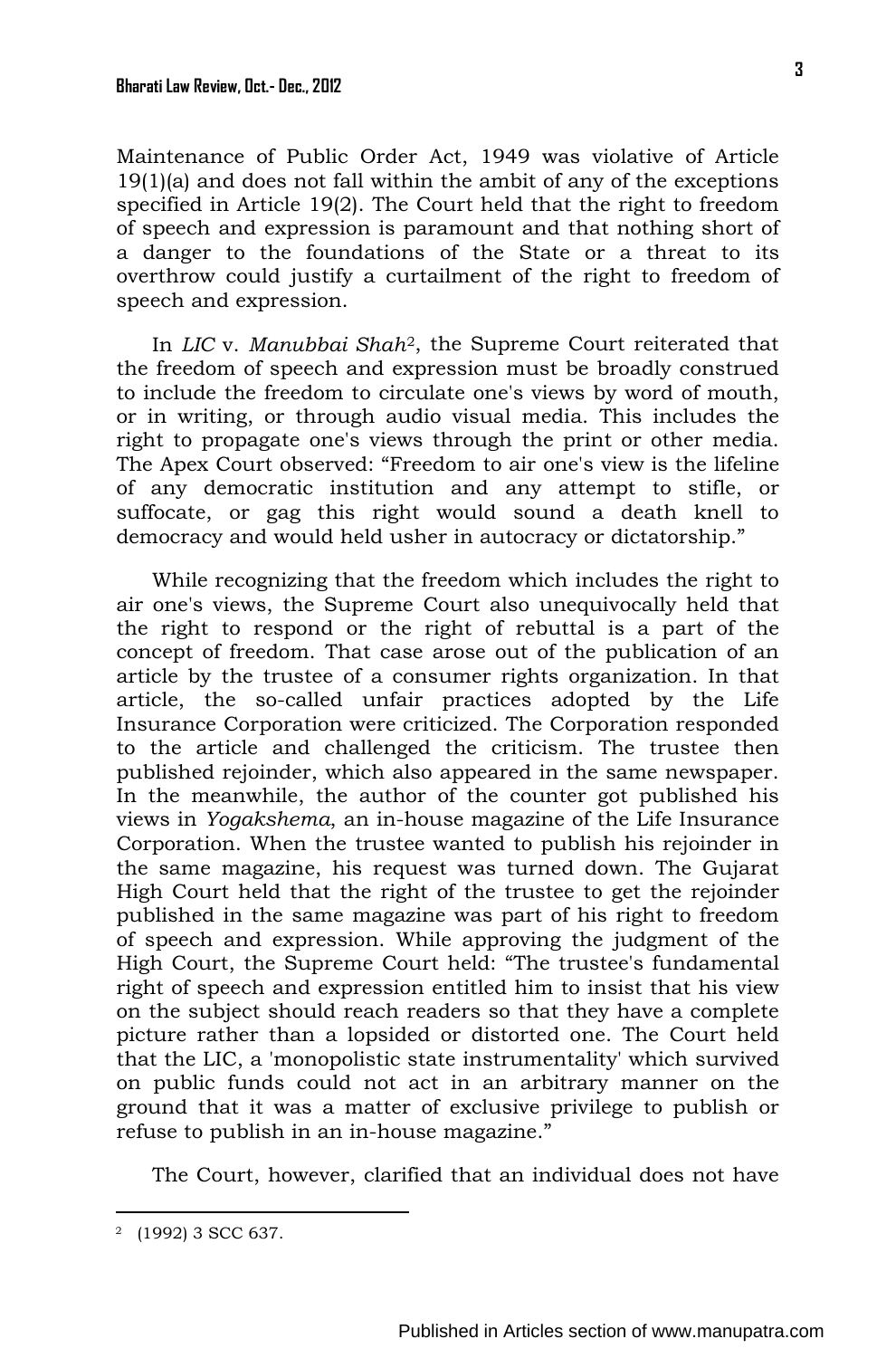an absolute right to compel a public institution to publish whatever he forwarded for publication.

A journey through the maze of the judgments shows that the Supreme Court has recognized diverse facets of the concept of freedom of speech and expression, both in regard to the contents of the speech and expression, and in regard to the means through which communication takes place. It covers the right to express oneself by words of mouth writing, printing, picture, or in any other manner, the right to circulate, the right to criticize, the right to receive information, the right to expression beyond national boundaries, the right to report proceedings of the court and legislature, the right to advertise, the right of rebuttal *etc*. The communication of ideas can be through any medium *i.e.*, newspaper, magazine or movie.

The judgment of the Full Bench of Bombay High Court in *Anand Chintamani* v. *State of Maharashtra*[3](#page-3-0) is illustrative of how the courts have recognized the right to freely express one's opinion on even most controversial matters as an integral part of the freedom of speech and expression. The Full Bench, while quashing an order of forfeiture under Section 95(1) of the Code of Criminal Procedure, 1973 in respect of *Me Nathuram Godse Boltoy*, a play critical of Mahatma Gandhi, upheld the right to criticize: "Tolerance of diversity of viewpoints and the acceptance of the freedom to express of those, whose thinking may not accord with the mainstream, are cardinal values which lie at the very foundation of a democratic form of government. A society wedded to the rule of law, cannot trample upon the rights of those who assert views which may be regarded as unpopular or contrary to the views shared by a majority. The law does not have to accept the stories would tarnish the image of the High Court."

The Division Bench, after considering the various facets of the concept of freedom of speech and expression, quashed the gag order and declared that the right of the newspapers to publish stories regarding the scam cannot be curtailed on the spacious ground that it would affect the image of the superior Judiciary. The Court recognized that the right of the newspapers to bring truth before the public cannot be abridged on the pretext of protecting members of the superior Judiciary whose names had been figured in the scam.

The extensive meaning given by the courts to the right of

<span id="page-3-0"></span><sup>3 (2002) 2</sup> Mah L J 14.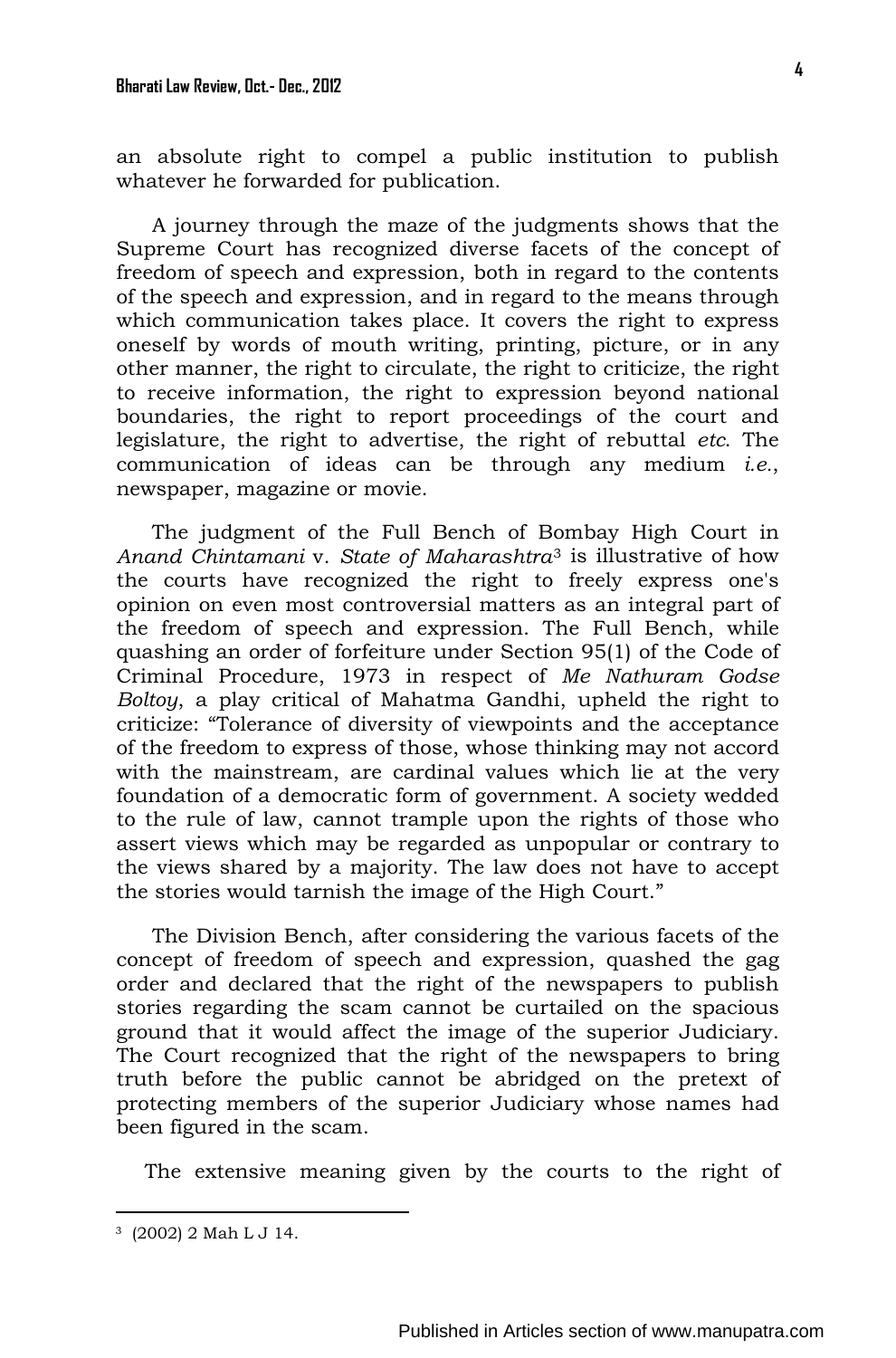freedom of speech and expression has of late generated great debate in the context of trial by media and the possibility of newspaper influencing the outcome of the court cases. A glaring incident of trial by media is the *Parliament Attack* case<sup>[4](#page-4-0)</sup>, wherein the police called a press conference just one week after the attack during the course of which, accused Mohd. Afzal incriminated himself in front of the national media. The media played an excessive and negative role in shaping the public conscience before Afzal was even tried.[5](#page-4-0) Similarly, S. A. R. Geelani, one of the co-accused in the *Parliament Attack* case[6](#page-4-0), was initially sentenced to death for his alleged involvement despite an overwhelming lack of evidence. Large sections of the Indian media portrayed him as a dangerous and trained terrorist. On appeal, the Delhi High Court

How can we forget to give a mention of the *Double Murder Story*[8](#page-4-0) which has seen trial and conviction by media, in an extended, unrestrained and unrelenting form? Coming out of jail where he was held for fifty days on suspicion of murdering his own daughter, dentist Rajesh Talwar was seen and heard pleading to the media to let him spend time with his family. In the close of two months that it took for the investigation to deem the victim's father innocent, the media speculated day in and day out about the father's guilt, about the reputation of the young girl, in the process tarnishing reputations all round. The longer it took for the case to be satisfactorily solved, the longer media lived off it in the most incredible manner possible. The competitive commercialization of the press and electronic media also calls for intense debate.

reversed his conviction and described the prosecution case absurd and tragic.[7](#page-4-0) This attitude of media is indeed highly objectionable.

A group of 40 distinguished legal experts and media representatives convened by the International Commission of Jurists (ICJ), at its Center for the Independence of Judges and Lawyer (CIJL), and the Spanish Committee of UNICEF met in Madrid, Spain between 18<sup>th</sup> -20<sup>th</sup> of January 1994. The objectives of the meeting were:

1. To examine the relationship between the media and judicial independence as guaranteed by the 1985 UN principles on the

<span id="page-4-0"></span><sup>4</sup> *State* v. *Mohd. Afzal and Others*, 107 (2003) DLT 385.

<sup>5</sup> Trial by Media at *www.hrdc.net* accessed on 3rd March 2008. 6 *Ibid.*

<sup>7</sup> *Ibid.*

<sup>8</sup> The *Arushi Murder* case; *Nupur Talwar* v. *Central Bureau of Investigation and Another*, AIR 2012 SC 1921.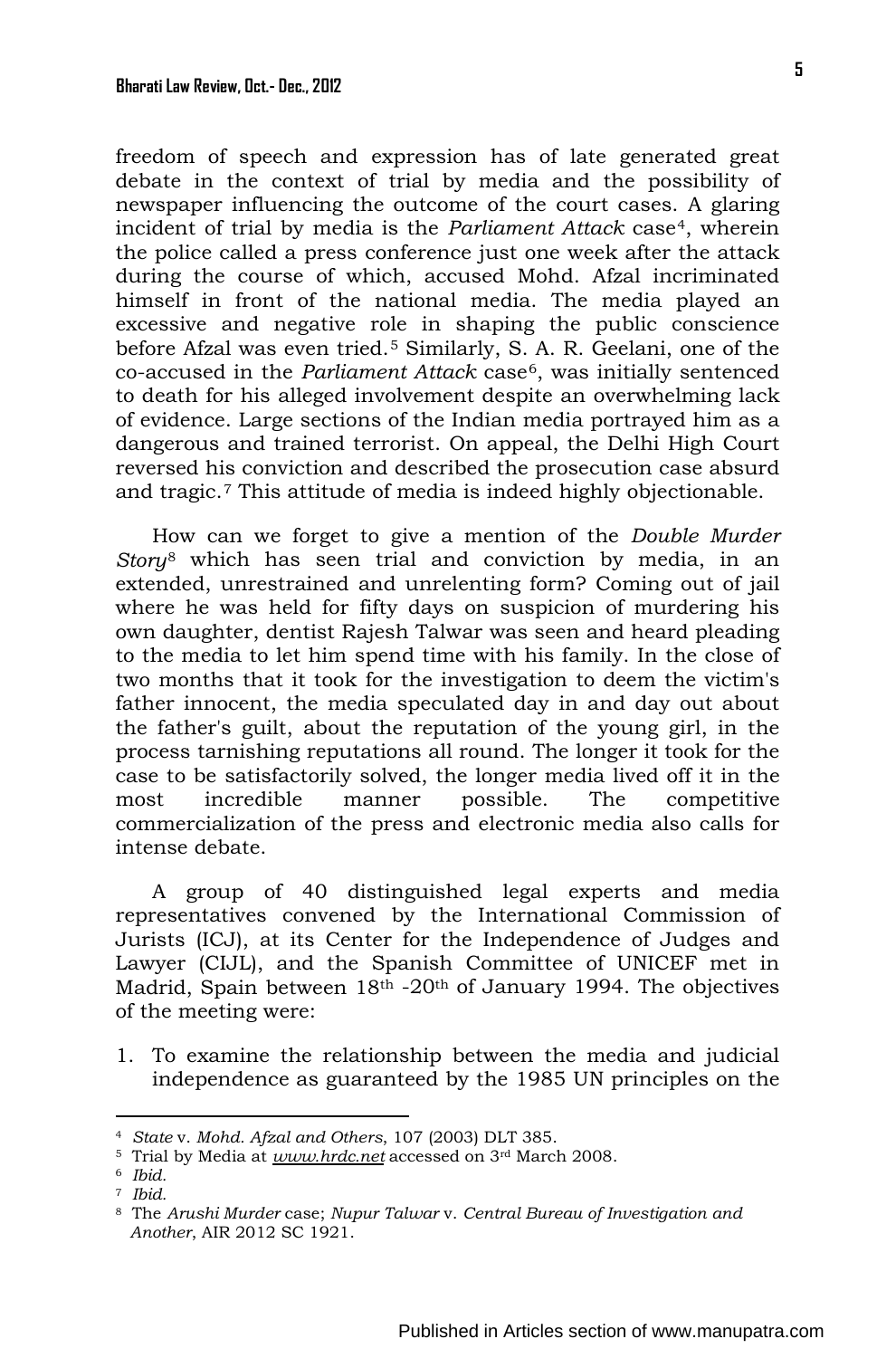independence of Judiciary.

2. To formulate principles addressing the relationship between freedom of expression and judicial independence.

The group of media representatives and jurists while the freedom of the media which is an integral part of freedom of expression, is essential in a democratic society governed by the rule of law; and that is the responsibility of judges to recognize and give effect to freedom of the media by applying a basic presumption in their favour and by permitting only such restrictions on freedom of media as are authorized by the International Covenant on Civil and Political Rights are specified in precise law, emphasized that: "The media have an obligation to respect the rights of individual, protected by the International Covenant on Civil and Political Right and the independence of the Judiciary."

After long debate, the Commission drafted what are recognized as minimum standards of freedom of expression. These ares-

- 1. Freedom of expression (as defined in Article 19 of the Covenant), including the freedom of the media- constitutes one of the essential foundations of every society which claims to be democratic. It is the function and right of the media to gather and convey information to the public and to comment on the administration of justice, including cases before, during and after trial without violating the presumption of innocence.
- 2. This principle can only be departed from in the circumstances envisaged in the International Covenant on Civil and Political Rights, as interpreted by the *Siracusa Principles*, 1984 on the limitation and derogation provisions in the International Covenant on Civil and Political Rights.[9](#page-5-0)
- 3. The right to comment on administration of justice shall not be subject to any special restrictions.

The Commission emphasized the need of maintaining in balance between independence of Judiciary, freedom of press and respect of the rights of the individual particularly, of minors and other persons in need of special protection.

In India, the Legislature itself recognized the need of protecting media against the threat of contempt proceeding by

<span id="page-5-0"></span><sup>9</sup> U N Document E/Constitution/4/1984/4.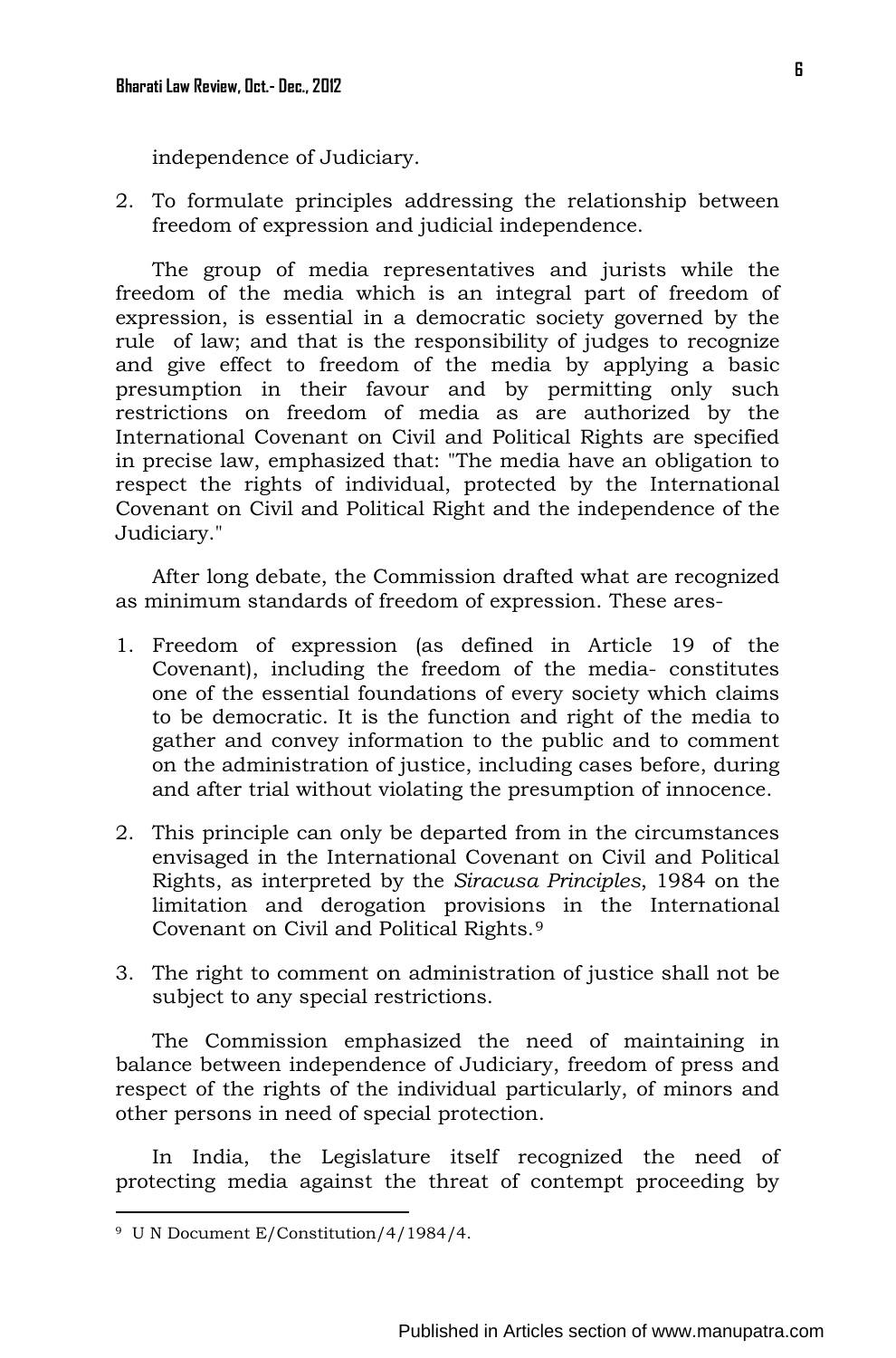incorporating Section 3 in the Contempt of Courts Act, 1971. Even pre-trial publications have been granted immunity under Section 3(2) and *Explanation*. However, parallel investigations have not been favourably viewed by the courts. In *Saibal* v. *B.K. Sen*[10](#page-6-0) the Supreme Court said: "It would be mischievous for a newspaper to systematically conduct an independent investigation into a crime for which a man has been arrested and to publish the results of that investigation. This is because, trial by newspapers, when a trial by one of the regular tribunals of the country is going on, must be prevented. The basis for this view is that such action on the part of a newspaper tends to interfere with the course of justice."

Today, our 'Media Studios' have literally turned to be a courtroom for all purposes. The facts of the particular case in all their lurid details, full particulars – correct or otherwise - the various steps and stages of police investigation, freely embroidered with subjective comments and observations are presented, evidence discussed, expert opinion sought, even the public is given an opportunity to participate in this process. They can send in their views by sms or by logging on to the channel's website. The conclusion tending either to pronounce on the guilt of certain persons or on the motives of the investigators are being splashed in the mass media. What role is the media playing here? Today, one will be forced to admit, though reluctantly and with regret, that there exists a system of parallel justice administration in the country. Isn't this plain megalomania, which feels nobody can question their actions? One wonders.

Following the judgment in the *Priyadarshini Matoo* case<sup>11</sup>, the television channels are on a new high. Their leading lights want endorsement of their belief that television, with its sms polls, can now help galvanize justice. In a premier English news channel, it was seen asking: "Do you believe in the Judiciary, or do you believe Judiciary needs a push from media?" On another channel, the presenter was seen haranguing his audience: "Does it require public pressure for the wheels of justice to move?" These two are purportedly discussing trial by media; but the subject is: would there have been justice without our intervention?

The Fourth Estate can bully their way into anybody's life and be voyeuristic about it. They can point fingers at anyone and they can cast aspersions on any institution in the name of the

<span id="page-6-0"></span><sup>10</sup> AIR 1961 SC 633.

<sup>11</sup> *Santosh Kumar Singh v. State through CBI*, 2010 (9) SCC 747.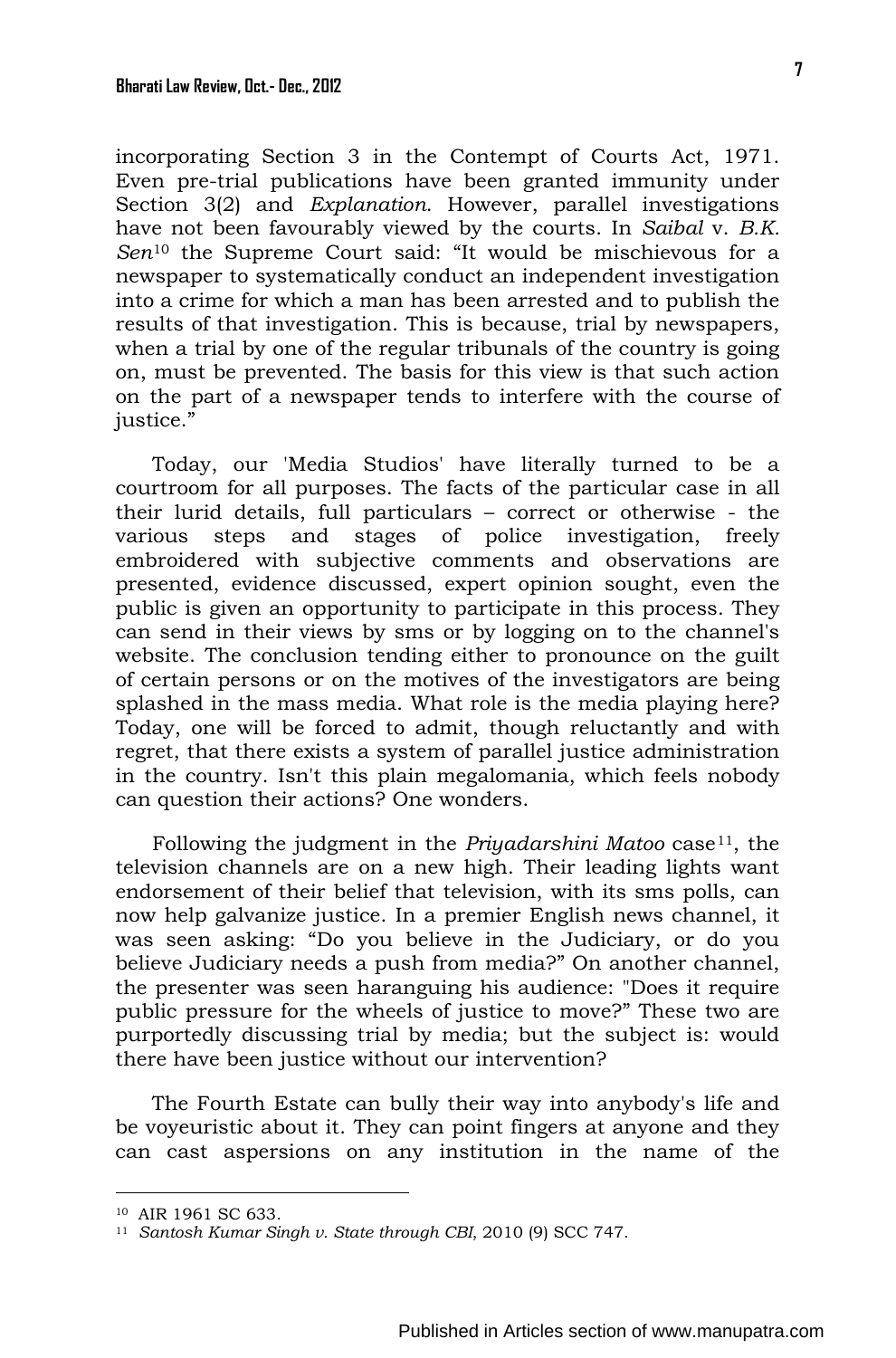fundamental right granted to them. Every constitutional and statutory right including privacy of individuals have been trampled upon with impunity by this class. The fundamental rights of the accused in a case pending before the courts are merely thrown to dogs and spitted upon. The 'doctrine of innocence until proven guilty' is openly flouted and the fundamental right of the accused 'to have a fair trial' is put to dust. One's fundamental right should not be used as a tool to transgress upon those of others. Our journalistic road rollers should remember that freedom for anyone in the country is within the framework of the Constitution. Anybody trying to trespass this will need to be put in place and media is no exception to this.

The Speaker of the Lok Sabha, Shri Somnath Chatterjee made a noticeable observation in the context of freedom of press. He said: "Freedom of the press, a cherished fundamental right in the country, is subject to reasonable restrictions as contemplated by the Constitution itself. It cannot and does not comprise deliberately, tendentious and motivated attacks on the great institutions of this Republic, and their officers and functionaries. Freedom of the press does not also contemplate making reckless allegations, devoid of the truth and lacking in *bone fides*. In the name of exercising freedom of the press, there cannot be trial by press in which it plays the role of both the accuser and judge. Freedom of the press also encompasses the fundamental duties of the press. These call for showing respect for others and responsible behavior, and cannot permit denigration of constitutional bodies and institutions and their important segments."

The freedom of press in the context of trial of criminal cases came to be considered by the Supreme Court of India in the judgment in the *State of Maharashtra* v. *Rajendra Jawanmal Gandhi*[12](#page-7-0). This Court expressed its displeasure over the phenomenon, which it called as 'trial by press, electronic media or public agitation'. Further, the Hon'ble Supreme Court in 2005 when faced with such a situation in the case of *M. P. Lohia* v*. State of West Bengal*[13](#page-7-0) took a similar view and echoed these lines: ". . . This type of articles appearing in the media would certainly interfere with the administration of justice. We deprecate this practice and caution the publisher, editor and journalists who were responsible for the said article against indulging in such trial by media when the issue sub-judice."

<span id="page-7-0"></span><sup>12 1997(8)</sup> SCC 386.

<sup>13</sup> AIR 2005 SC 790.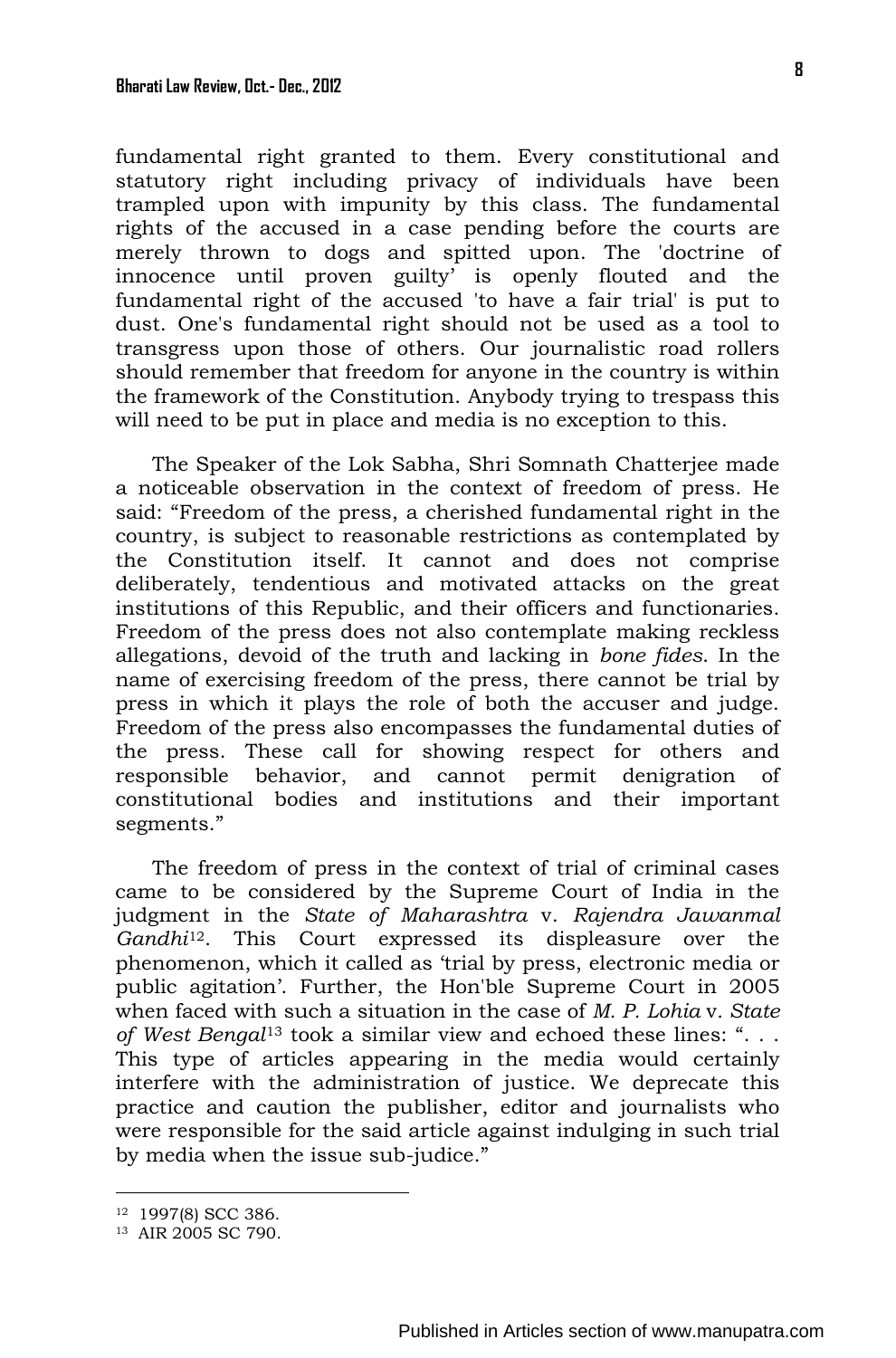In *Express Newspaper Pvt. Ltd.* v. *Union of India*[14,](#page-8-0) the Supreme Court even while upholding the freedom of speech, which our Court has always unfailingly guarded, also added: "This freedom is not absolute and unlimited at all times and under all circumstances, but is subject to the restriction contained in Article 19(2). That must be so because unrestricted freedom of speech and expression which includes the freedom of press and is wholly free from restraints, amounts to uncontrolled license which would lead to disaster and anarchy, and it would be hazardous to ignore the vital importance of our social and national interest in public order and security of the State."

In *State of Kerala* v. *Poothala Aboobacker*[15](#page-8-0), the High Court of Kerala observed: "The Fourth Estate does not seem to realize the irreparable damage inflicted on the victims of crimes and the alleged culprits and those close to them through the sensationalized journalistic adventures. Truth is very often surpassed, exaggerated or distorted to add flavour and spice to the stories. Trial by media can do more harm the good to the society at large. Instances are not rare when test parades are reduced to mere farce due to the injudicious publicity given to the alleged assailants by publishing their photographs. Every such act of adventurism exerts unnecessary pressure on the Courts which are to eventually try the alleged offenders. The fickle minded public which has been conditioned to believe a particular version through a calculated process of media indoctrination will be loath to accept a different conclusion. Hence, if the court who finally tries the alleged culprit were to ultimately record an order of acquittal for want of legal evidence before it, it may not be out of place for the public at large to conclude that the verdict of the court is wrong. They may even attribute motives in the presiding judge. No disciplined society which believes in the rule of law can afford such state of affairs to come to stay. We wish to express our strong displeasure at the increasing trend of investigation lapses and trial by media in respect of matters which are sub-judice. After the case under investigation is seized by the court, it is not open to the investigation agency or other busy-bodies to give their own versions about a crime and influence the mind of the public without realizing the worth, or otherwise of what has been collected during investigation and placed before the court concerned. Lapses in this regard will be viewed very seriously and the erring police officers and media persons will be proceeded against appropriately."

<span id="page-8-0"></span><sup>14</sup> AIR 1986 SC 872.

<sup>15 2006(2)</sup> KLD (Cr 1 482).